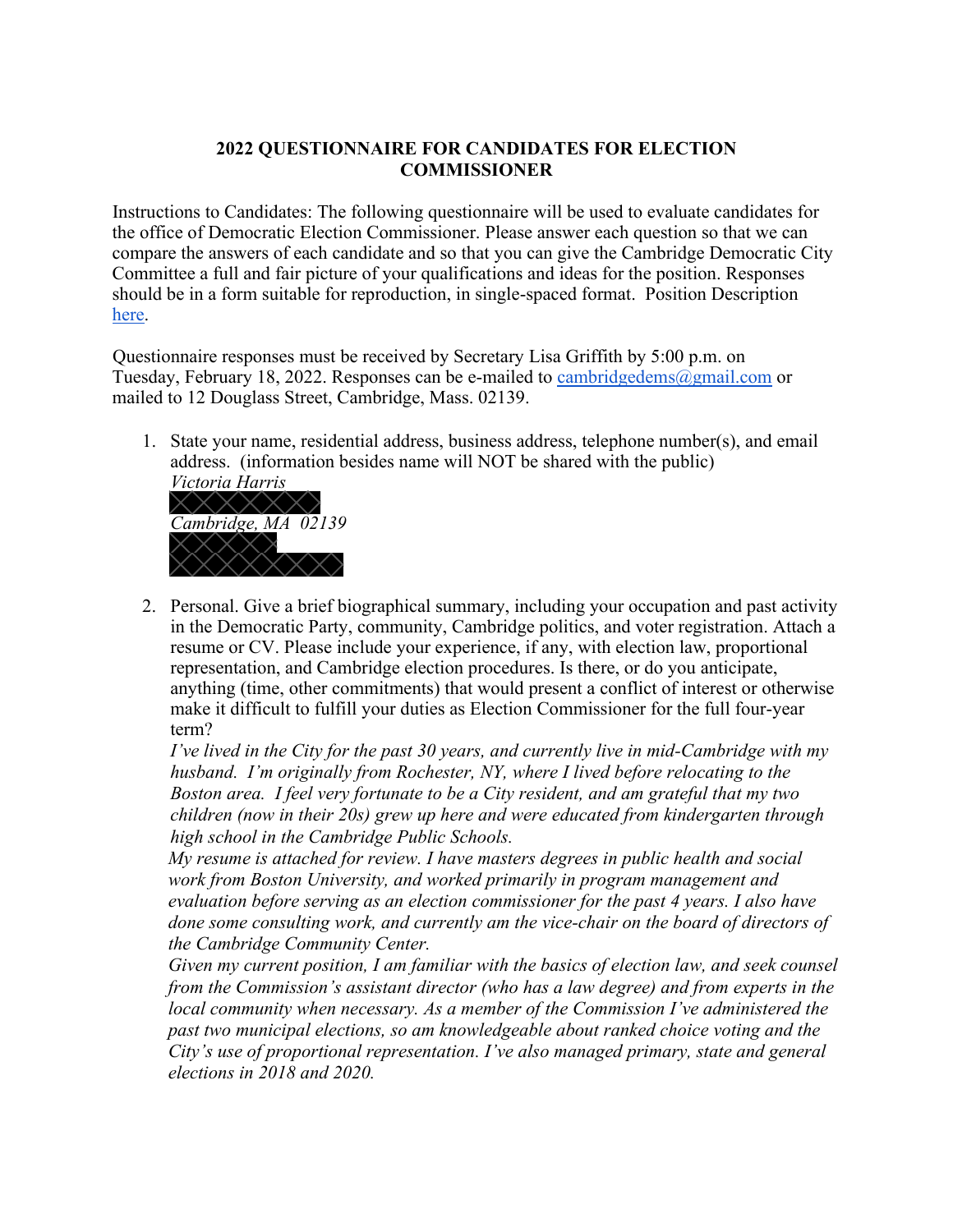*As you will note on my resume, I have experience with political campaigns at the local, and state level, and volunteered on the Obama campaign in Cincinnati in 2008 and for the Clinton campaign in Durham, NC in 2016. I've also been a member of the Ward 6 committee since 2008, and have served as vice-chair of the Cambridge Democratic City Committee for three years.* 

*I do not foresee any situations which would prevent me from fulfilling the full four-year term.*

3. Reason for Seeking Office. Please explain why you are seeking the office of Election Commissioner.

*I am asking to be considered for the position again because I have worked productively for the past four years to serve the voters of Cambridge and improve the operations of the Commission. Significant changes to ways in which people vote have taken place during the pandemic, and I would like to continue working on many of the transitions that are occurring in election administration in Massachusetts*.

4. Please give a brief overview of your managerial experience.

*My past managerial experience includes supervising staff and volunteers (approximately 75 people) for reunion weekends, and managing a department of 6 professionals as director of fundraising. Currently I supervise 50-75 election workers as Commissioner each election day, one voting site during early voting periods (6-7 people), and temporary office staff in the weeks preceding elections.*

5. Voter Participation, Protection, and Privacy.

a. Increasing participation. Given the dynamic nature of the City of Cambridge, with a highly transient population, how do you propose to increase the number of people who register and vote across elections for different offices? Do you have any specific suggestions for increasing participation?

*During my tenure as election commissioner, I have learned that one of the best ways we can get all eligible persons to register and vote is to partner strategically with groups already active in the City. Organizations such as Harvard Votes, for example, are effective in reaching students to get them registered as part of their orientation process. The Commission provides expertise and follow-up with the registration process and local elections. The Commission now has an ongoing relationship with this organization, and is working with this particular group to staff a precinct housed on the Harvard campus. We look to collaborate in a similar fashion with groups (Black Student Union, Her Votes, etc.) at Cambridge Rindge and Latin High School regarding registration and working at the polls. In addition, City-run efforts such as the Community Engagement Team could assist with promoting registration and voting through their work with residents across the City. There are also opportunities to explore with local businesses and corporations to encourage people to register and vote.*

*I also believe the Commission needs to improve its outreach to the public about registration and upcoming elections through better use of social media, coverage in local news outlets, and text messaging/notification sign ups through the City's website.*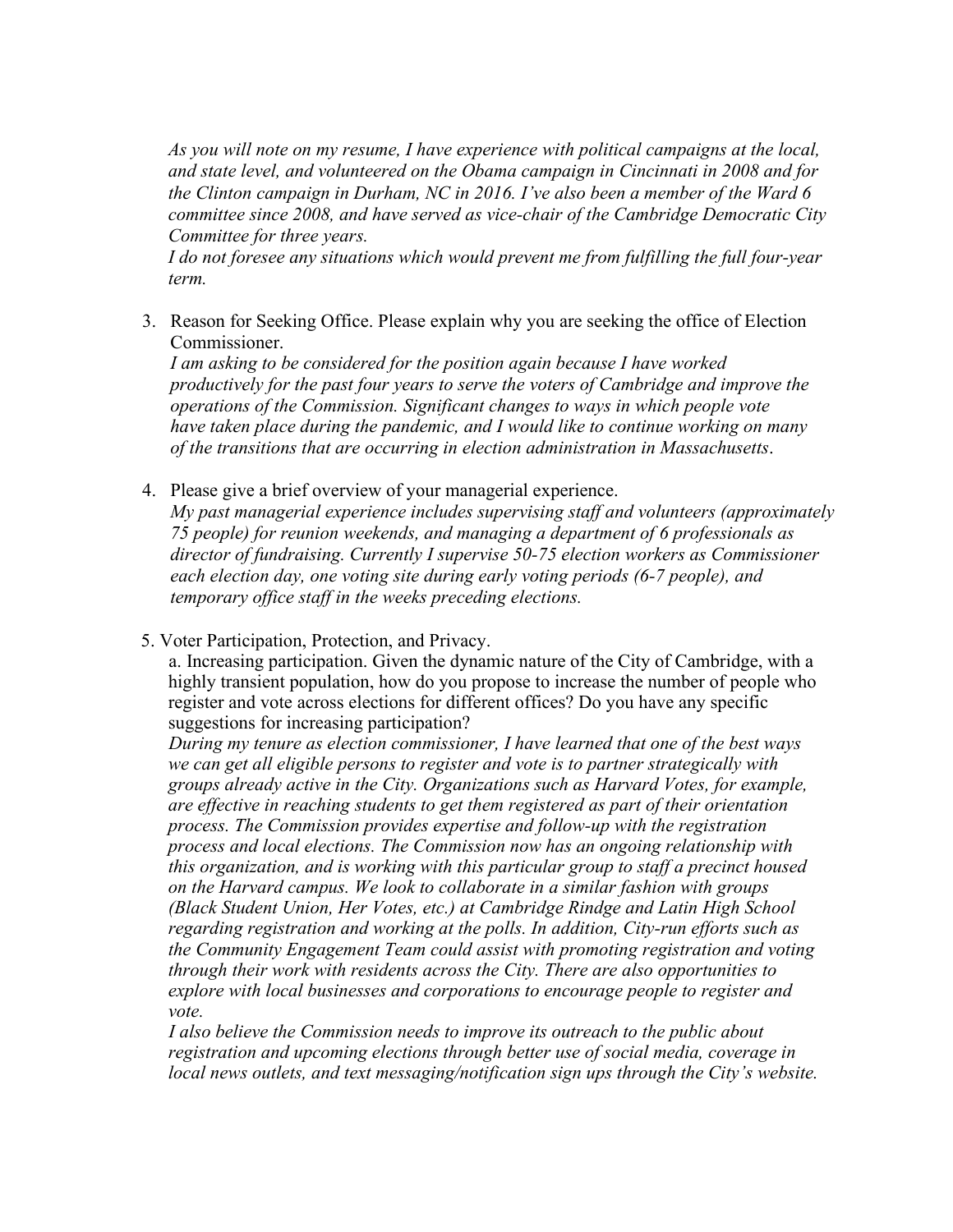b. Do you have any specific suggestions for improving the assistance provided to voters who need it?

*Currently, we work with the Disability Commission to assess accessibility for all polling sites in Cambridge. The Commission is taking additional steps to understand how we may best serve all voters, and is meeting with members of the Disabilities Commission in March to review our current operations and identify areas for improvement. The machines that provide assistance at the polls are becoming increasingly cumbersome to use (Automark), and we are looking at ways to obtain more up-to-date and user-friendly equipment. The Commission now offers a system in which qualified individuals may use an electronic system to cast their ballot.*

c. Information. Do you have or support any proposals for improving the existing voter education program?

*Some of the materials that exist, such as the voter guide, should continue to be part of outreach efforts to voters. But the Commission needs to increase their efforts in posting information on social media and through PSAs to reach a broader audience that is more accustomed to receiving information through various media outlets/platforms. As mentioned in question 5, there are a number of organizations that the Commission should partner with (and already do in certain cases) to help with voter education in their communities. I'd like to see renewed efforts with CRLS administration and groups at the High School to formalize registration efforts and provide guidance and support with voting and elections.* 

With Cambridge Public School Administration and the School Committee, it's worth *exploring what type of education program could be developed at the middle schools. It would be excellent practice for students at this age to begin using proportional representation in school elections as has been done at the high school. I'd also like to provide opportunities for the voters to use proportional representation voting before the municipal elections to reinforce how to complete the ballot and* 

*provide information on the process. For example, the Commission could supervise the next* "*I* Voted" sticker design using ranked choice voting in the selection process.

d. Protection and Monitoring. How can the Commission protect the privacy of voters, ensure that all voters feel safe, and allow no kind of intimidation or electioneering, while also allowing other entities access to polling places for purposes of monitoring and evaluation?

*Enforcement of current regulations, which include a 150-foot boundary between any type of electioneering and the entrance to the polling location, has provided a safe space for voters to go into the precinct and mark their ballots. A police officer is at every polling location to assist election workers in maintaining a welcoming environment for voters. Current law affords the opportunity for people to observe the election process, and the Commission encourages those who would like to do so to notify the office so precinct staff may make appropriate accommodations.*

6. Accuracy of Voter Lists. What ideas do you have for improving the accuracy of voter lists?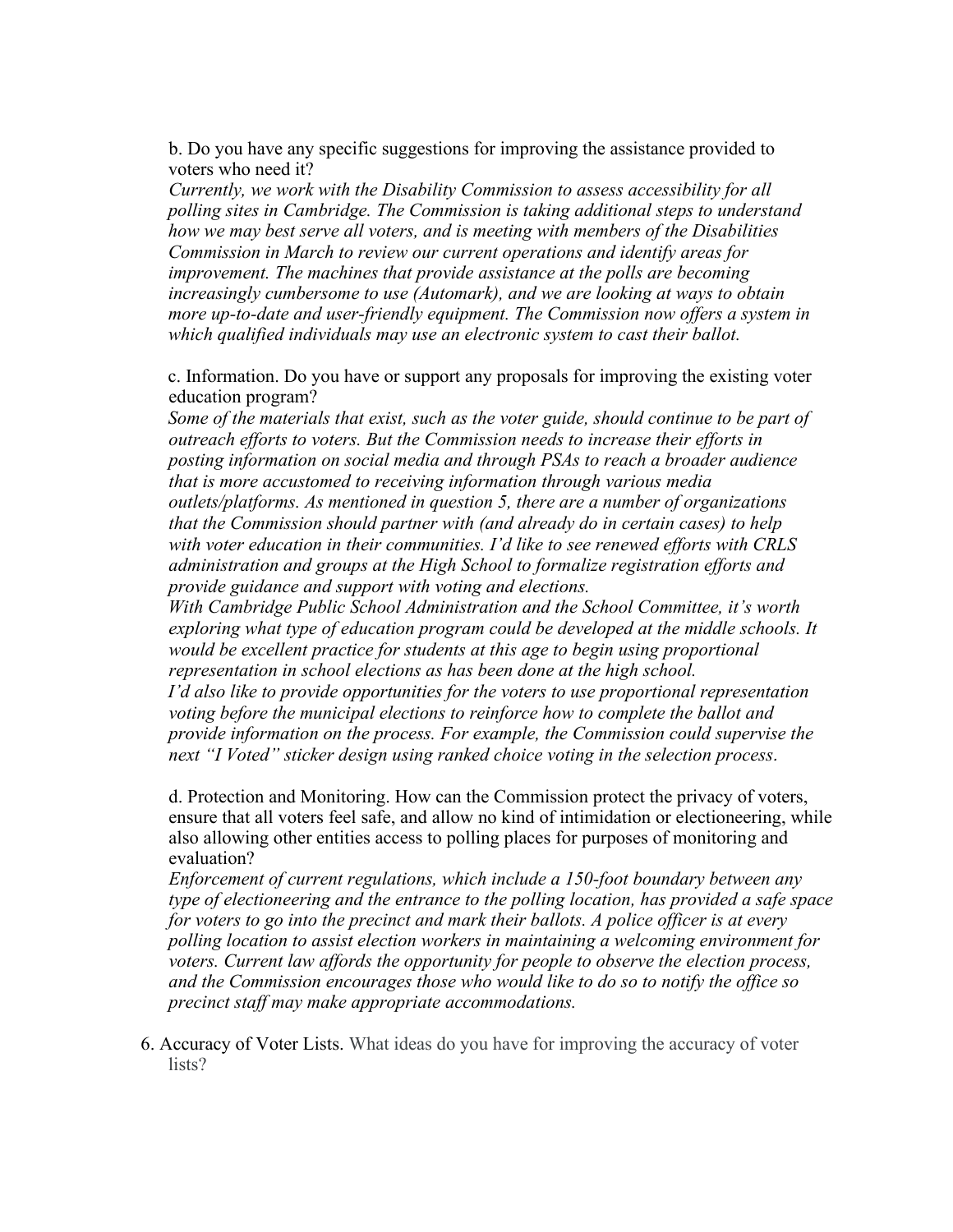*There are two ways in which we could improve the accuracy of the voter lists in Cambridge: 1) engaging in more effective communication regarding residents filling out their annual City census forms; and 2) having Massachusetts enroll in the Electronic Registration and Information Center, which assists states in improving the accuracy of their voter rolls.*

- 7. Election Commission Staff. What is the proper balance between the commissioners and the staff? How will you work with the Commission's staff? *Over time, the position of election commissioner has developed from one that directly managed the Commission office, to one whose duties have shifted now that the City has an executive director managing the day-to-day activity of the office. The Election Commissioners main responsibilities now are developing policy and overseeing the voting process during early voting and on election day. The commissioners recruit, hire, train and supervise workers to staff the polls. Commissioners need to collaborate with staff in the office to carry out these functions; examples include developing training materials, completing paperwork for all hires, and developing recruitment material. In the same vein, the office relies on the input of the commissioners in creating new policies and procedures. A prime example of this is the development of a robust mail-in balloting program during the pandemic, where commissioners: a) helped develop public health protocols for the polls; b) provided guidance regarding drop box implementation, and: c) identified new precinct locations and assisted with their relocation*.
- 8. Election Commission Budget. What experience do you have administering and managing budgets?

*As the Development Director at Morgan Memorial Goodwill Industries, I was responsible for a \$500,000 budget. As a member of the Board of Directors at the Cambridge Community Center, I monitor and approve a budget of approximately \$1,000,000. As a commissioner, I work with my colleagues and Commission staff to identify needs, most recently advocating for funds to purchase new voting booths.*

9. Operation of the Election Commission. Do you have any comments on, or changes to propose, in the day-to-day administration of the Commission? *As answered in question 7, the current division of labor seems to work well, with commissioner focused primarily on policy and the handling of the election worker process. The day-to-day management of the office is the purview of the Executive Director. A good working relationship between the commissioners and the office staff is critical, and the success of the office depends on teamwork, particularly when advocating for resources to carry out the work of the Commission.*

a. How would you evaluate the Commission's training of election workers? How important is it to you that election day workers live in the communities where they serve?

*The Commission needed to go to an on-line method of training workers during the pandemic, and this method has turned out to be very appreciated by, and beneficial to our workers. It is convenient and provides reinforcement of key concepts. It has been*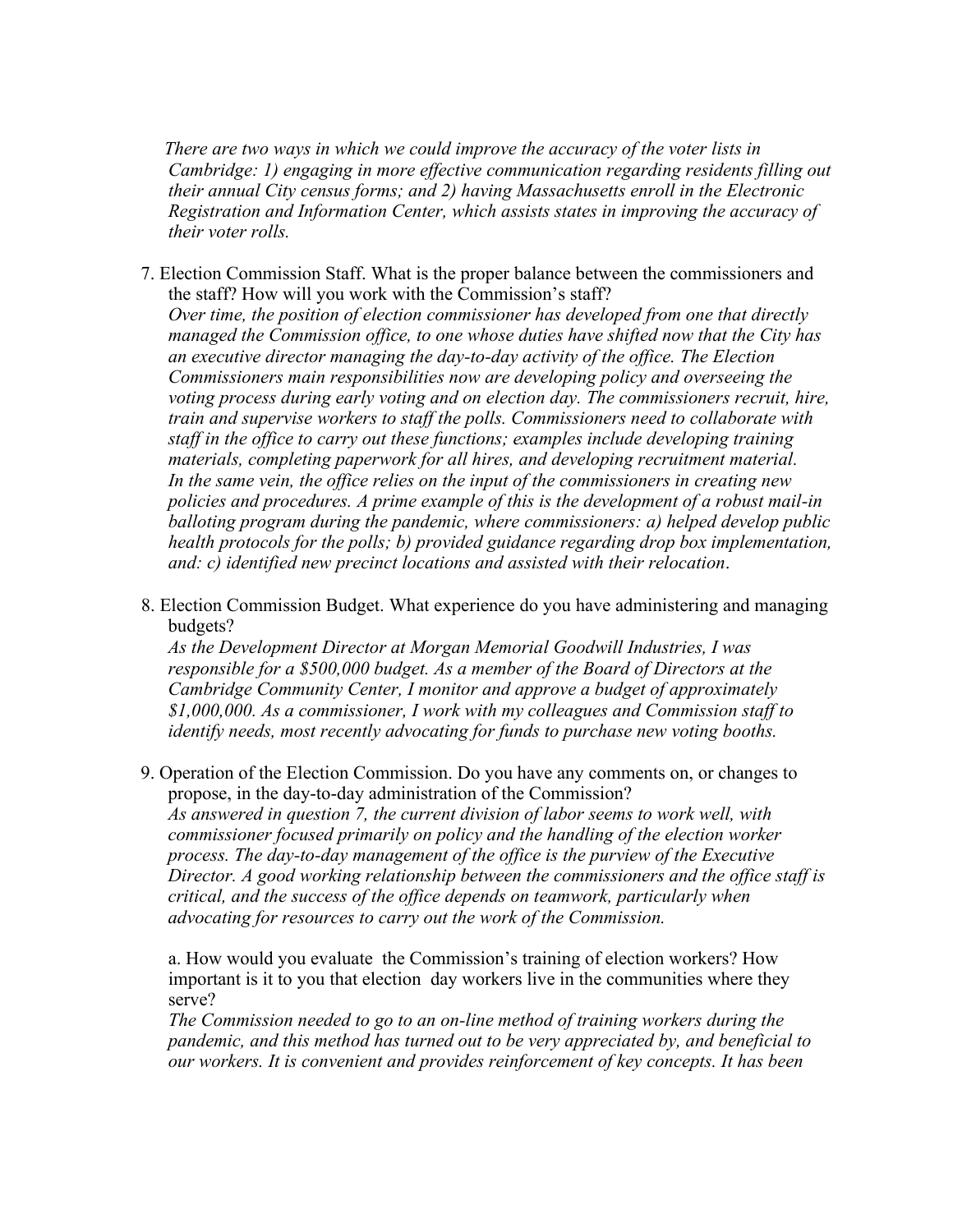*supplemented by Zoom meetings to answer questions and provide follow up if necessary. Once pandemic restrictions are lifted the Commission would like to schedule in-person sessions to focus on specific topics and also provide training on equipment. As part of our on-line training, each learning module contains a brief quiz, which helps both commissioners and the workers identify areas which may require additional review and explanation.*

*Beginning in 2019, I worked with my colleagues to meet annually with precinct supervisory personnel from across Cambridge to gather feedback on election procedures. I also am compiling a database of information from precinct clerk sheets to document the number of spoiled ballots and affirmation forms completed, for example, to identify areas for improvement.*

*While it is beneficial for both the Commission and the workers themselves to live in and around the precinct at which they work it is not necessary for well-functioning polling place operations.*

10. Early Voting and Election Day Procedures. How can early voting and election day procedures be improved? What role should the Commissioners play in ensuring troublefree elections? Do you favor the continued use of optical scan voting devices in Cambridge elections? How would you evaluate the way in which the proportional representation "count" was done in November 2021?

*Gaining feedback from the people we serve would be critical to improving how we do business, and the Commission is discussing ways to gather information - possibly through questions that could be included in the annual City survey. I am also researching* ways in which the Commission could have surveys included with mail-in ballots as well *as QR codes at precincts for those voting in-person.*

*The Commission has recently updated worker manuals to include information for emergency situations, and that work should be done annually to address potential issues as they arise. Of course, one cannot be prepared for every situation, but planning should be in place to address concerns we are aware of.* 

*I do favor the continued use of the optical scanning equipment currently used by the Commission.*

*The count in November 2021 was done well overall given the additional challenges of having three ballots, however, the Commission should consider how ballot scanning times can be decreased.*

- 11. Recount Procedures. What is your evaluation of the recount procedures of the Commission? With reference to the Commission's handling of previous City Council and School Committee recounts, what changes, if any, would you suggest? *They have been conducted efficiently and I do not have any changes to propose at this time.*
- 12. Miscellaneous. Do you have any other suggestions for carrying out the powers and duties of an Election Commissioner? Is there anything else you would like the Cambridge Democratic City Committee to consider in evaluating your candidacy for the office of Election Commissioner?